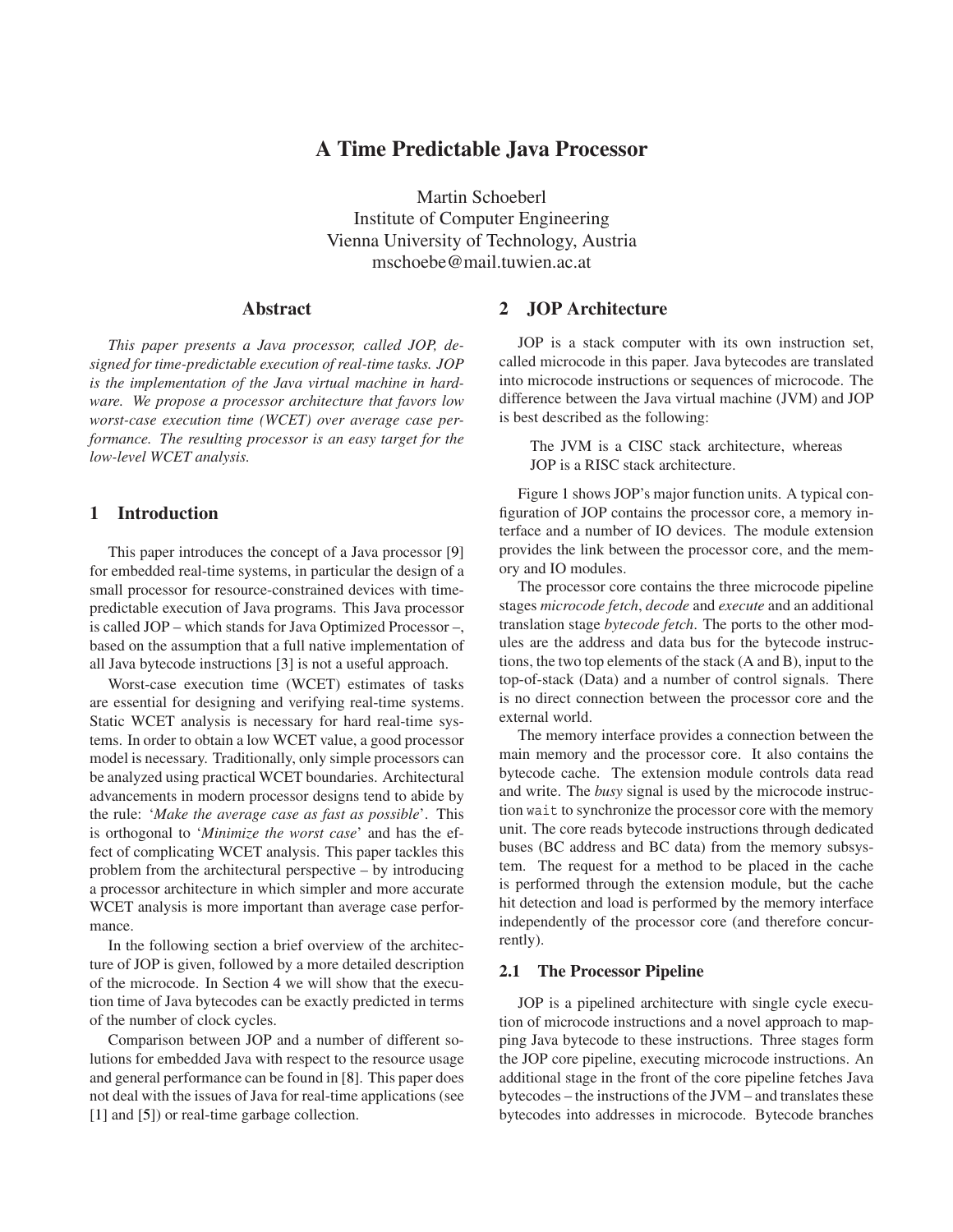

**Figure 1. Block diagram of JOP**

are also decoded and executed in this stage. The second pipeline stage fetches JOP instructions from the internal microcode memory and executes microcode branches. Besides the usual decode function, the third pipeline stage also generates addresses for the stack RAM. The last pipeline stage performs ALU operations, load, store, and stack spill or fill. At the execution stage, operations are performed with the two topmost elements of the stack. A stack machine with two explicit registers for the two topmost stack elements and automatic fill/spill needs neither an extra write-back stage nor any data forwarding. Details of this two-level stack architecture are described in [7]. The short pipeline results in short branch delays. Therefore, a hard to analyze (with respect to WCET) branch prediction logic can be avoided.

### **2.2 Cache**

A pipelined processor architecture calls for a high memory bandwidth. A standard technique to avoid processing bottlenecks due to the higher memory bandwidth is caching. However, standard cache organizations improve the average execution time but are difficult to predict for WCET analysis. Two time-predictable caches are proposed for JOP: a *stack cache* as a substitution for the data cache and a *method cache* to cache the instructions. As the stack is a heavily accessed memory region, the stack – or part of it – is placed in on-chip memory. This part of the stack is referred to as the *stack cache* and described in [7]. Fill and spill of the stack cache is subjected to microcode control and therefore timepredictable. In [6], a novel way to organize an instruction cache, as *method cache*, is given. The cache stores complete methods, and cache misses only occur on method invocation and return. Cache block replacement depends on the call tree, instead of instruction addresses. This *method cache* is easy to analyze with respect to worst-case behavior and still provides substantial performance gain.

## **3 Microcode**

The following discussion concerns two different instruction sets: *bytecode* and *microcode*. Bytecodes are the instructions that make up a compiled Java program. These instructions are executed by a Java virtual machine (JVM). The JVM does not assume any particular implementation technology. Microcode is the native instruction set for JOP. Bytecodes are translated, during their execution, into JOP microcode. Both instruction sets are for a stack machine.

#### **3.1 Translation of Bytecodes to Microcode**

To date, no hardware implementation of the JVM exists that is capable of executing *all* bytecodes in hardware alone. This is due to the following: some bytecodes, such as new, which creates and initializes a new object, are too complex to implement in hardware. These bytecodes have to be emulated by software.

To build a self-contained JVM without an underlying operating system, direct access to the memory and I/O devices is necessary. There are no bytecodes defined for low-level access. These low-level services are usually implemented in *native* functions, which mean that another language (e.g. C) is native to the processor. However, for a Java processor, bytecode is the *native* language.

One way to solve this problem is to implement simple bytecodes in hardware and to emulate the more complex and *native* functions in software with a different instruction set (sometimes called microcode). However, a processor with two different instruction sets results in a complex design. Another common solution, used in Sun's picoJava [10], is to execute a subset of the bytecode native and to use a software trap to execute the remainder. This solution entails an overhead (min. 16 cycles in picoJava) for this software trap.

In JOP, this problem is solved in a much simpler way. JOP has a single *native* instruction set, the so-called microcode. During execution, every Java bytecode is translated to either one, or a sequence of microcode instructions. This translation merely adds one pipeline stage to the core processor and results in no execution overheads. With this solution, we are free to define the JOP instruction set to map smoothly to the stack architecture of the JVM, and to find an instruction coding that can be implemented with minimal hardware. The implementation of Java bytecodes by a sequence of single cycle microcode instructions also simplifies the calculation of the WCET for individual bytecodes (see Section 4).

#### **3.2 Compact Microcode**

For the JVM to be implemented efficiently, the microcode has to *fit* to the Java bytecode. Since the JVM is a stack machine, the microcode is also stack-oriented. However, the JVM is not a pure stack machine. Method parameters and local variables are defined as *locals*. These locals can reside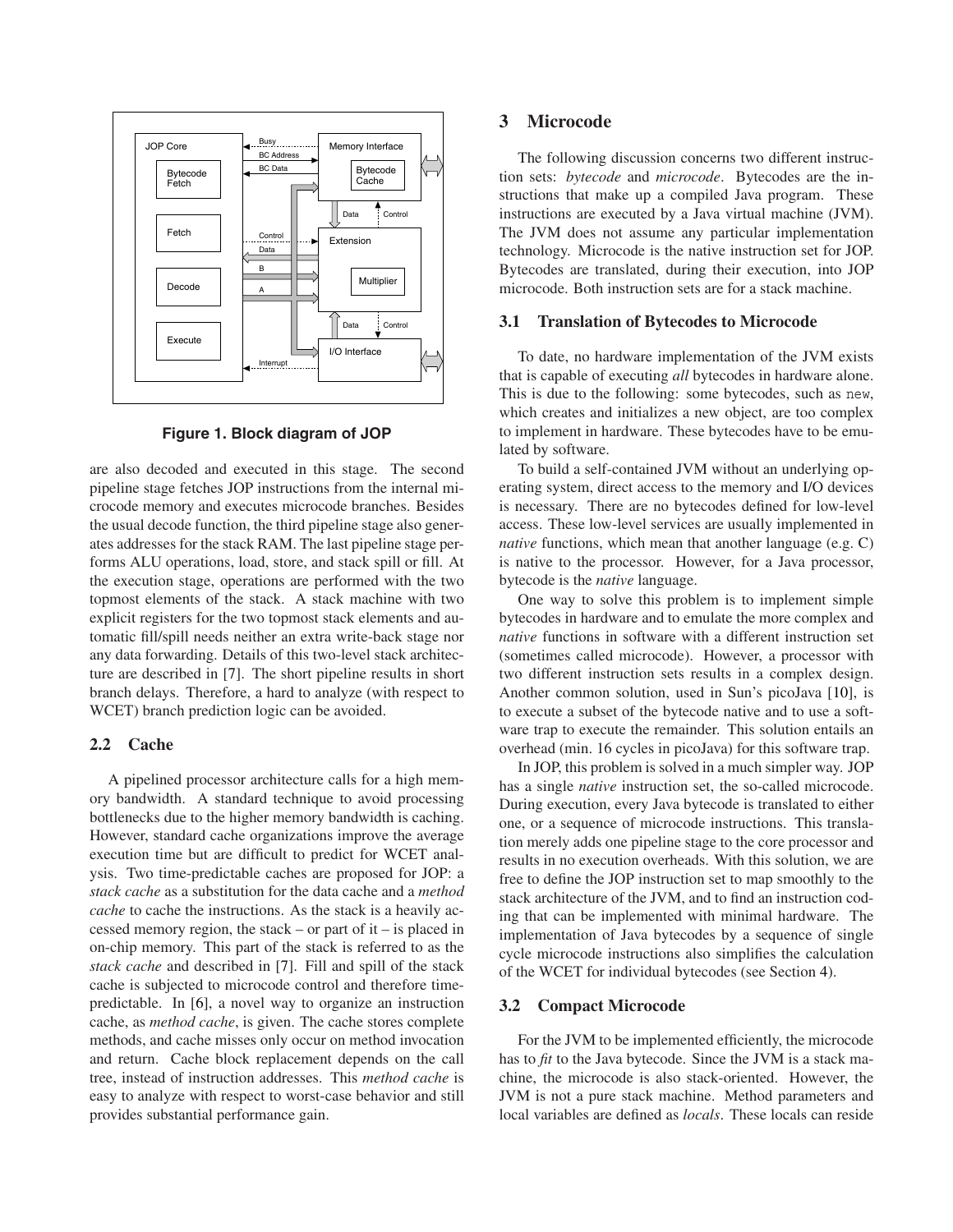```
dup: dup nxt // 1 to 1 mapping
// a and b are scratch variables at
// the microcode level.
dup x1: stm a // save TOS
       stm b // and TOS-1
       ldm a // duplicate former TOS
       ldm b // restore TOS-1
       ldm a nxt // restore TOS and fetch
                 // the next bytecode
```
#### **Figure 2. Implementation of** dup **and** dup x1

in a stack frame of the method and are accessed with an offset relative to the start of this *locals* area. Additional local variables (16) are available at the microcode level. These variables serve as scratch variables, like registers in a conventional CPU. However, arithmetic and logic operations are performed on the stack.

Some bytecodes, such as ALU operations and the short form access to *locals*, are directly implemented by an equivalent microcode instruction (with a different encoding). Additional instructions are available to access internal registers, main memory and I/O devices. A relative conditional branch (zero/non zero of TOS) performs control flow decisions at the microcode level. For optimum use of the available memory resources, all instructions are 8 bits long. There are no variable-length instructions and every instruction, with the exception of wait, is executed in a single cycle.

The example in Figure 2 shows the implementation of a single cycle bytecode and an infrequent bytecode as a sequence of JOP instructions. In this example, the dup bytecode is mapped to the equivalent dup microcode and executed in a single cycle, whereas dup x1 takes five cycles to execute, and after the last instruction (ldm a nxt), the first instruction for the next bytecode is executed.

### **3.3 Flexible Implementation of Bytecodes**

As mentioned above, some Java bytecodes are very complex. One solution already described is to emulate them through a sequence of microcode instructions. However, some of the more complex bytecodes are very seldom used. To further reduce the resource implications for JOP, in this case local memory, bytecodes can even be implemented by *using* Java bytecodes. During the assembly of the microcoded JVM, all labels that represent an entry point for the bytecode implementation are used to generate the translation table. For all bytecodes for which no such label is found, i.e. there is no implementation in microcode, a *not-implemented* address is generated. The instruction sequence at this address invokes a static method from a system class. This class contains 256 static methods, one for each possible bytecode, ordered by the bytecode value. The bytecode is used as the index in the method table of this system class. This feature also allows to trade resource usage against performance.

# **4 Worst-Case Execution Time**

Worst-case execution time (WCET) estimates of tasks are essential for designing and verifying real-time systems. WCET estimates can be obtained either by measurement or static analysis. The problem with using measurements is that the execution times of tasks tend to be sensitive to their inputs. As a rule, measurement does not guarantee safe WCET estimates. Instead, static analysis is necessary for hard realtime systems. Static analysis is usually divided into a number of different phases:

**Path analysis** generates the control flow graph (a directed graph of basic blocks) of the program and annotates (manual or automatic) loops with bounds.

**Low-level analysis** determines the execution time of basic blocks obtained by the path analysis. A model of the processor and the pipeline provides the execution time for the instruction sequence.

**Global low-level analysis** determines the influence of hardware features such as caches on program execution time. This analysis can use information from the path analysis to provide less pessimistic values.

**WCET Calculation** collapses the control flow graph to provide the final WCET estimate. Alternative paths in the graph are collapsed to a single value (the largest of the alternatives) and loops are collapsed once the loop bound is known.

For the low-level analysis, a good timing model of the processor is needed. The main problem for the low-level analysis is the execution time dependency of instructions in modern processors that are not designed for real-time systems. JOP is designed to be an easy target for WCET analysis. The WCET of each bytecode can be predicted in terms of number of cycles it requires. There are no dependencies between bytecodes.

Each bytecode is implemented by microcode. We can obtain the WCET of a single bytecode by performing WCET analysis at the microcode level. To prove that there are no time dependencies between bytecodes, we have to show that no processor states are *shared* between different bytecodes.

### **4.1 Microcode Path Analysis**

To obtain the WCET values for the individual bytecodes we perform the path analysis at the microcode level. First, we have to ensure that a number of restrictions (from [4]) of the code are fulfilled:

- Programs must not contain unbounded recursion. This property is satisfied by the fact that there exists no call instruction in microcode.
- Function pointers and computed gotos complicate the path analysis and should therefore be avoided. Only simple conditional branches are available at the microcode level.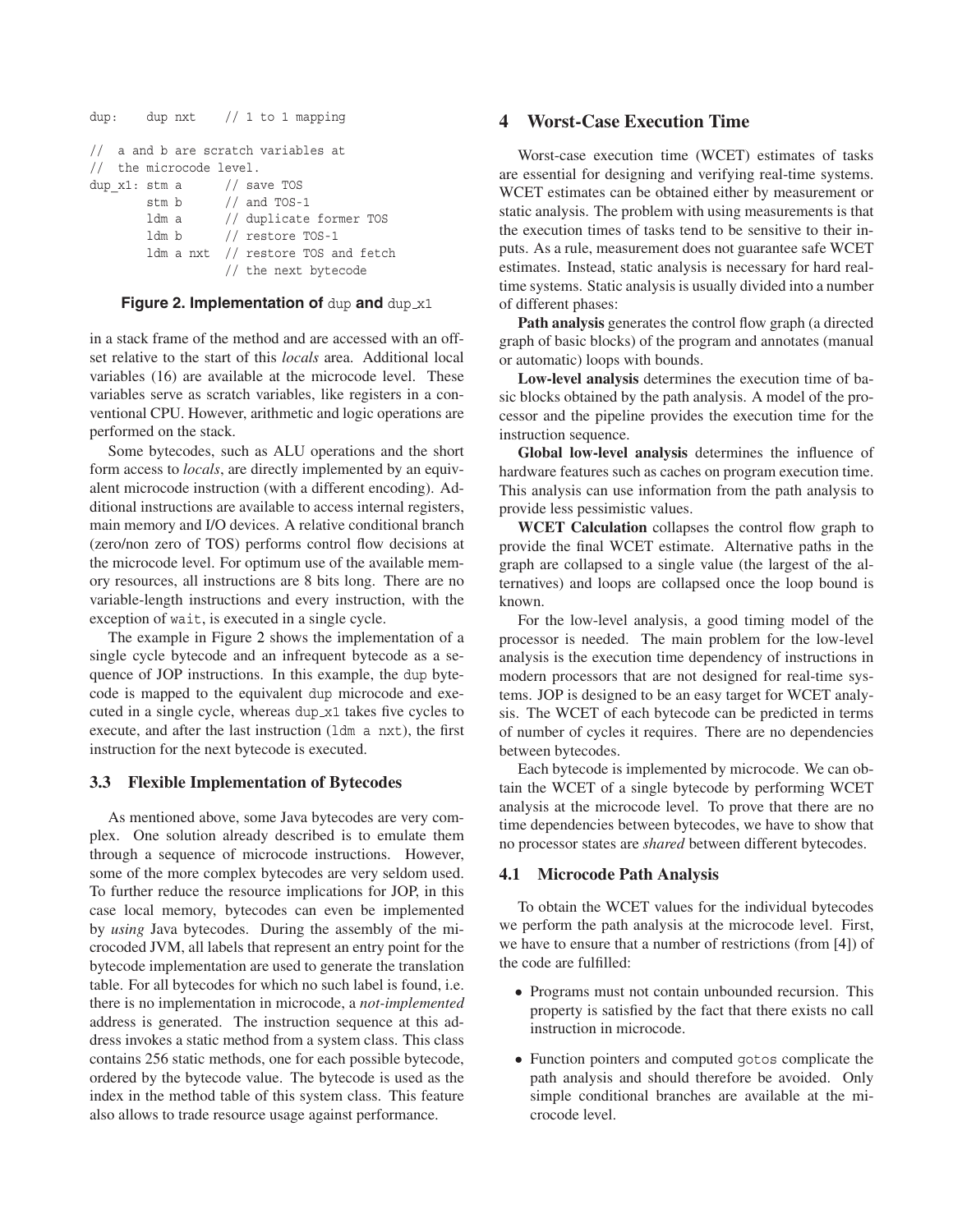• The upper bound of each loop has to be known. This is the only point that has to be verified by inspection of the microcode.

To detect loops in the microcode we have to find all backward branches (e.g. with a negative branch offset). The branch offsets can be found in a VHDL file (offtbl.vhd) that is generated during microcode assembly. In the current implementation of the JVM there are ten different negative offsets. However, not each offset represents a loop. Most of these branches are used to share common code. All backward branches found in  $\gamma$ m. asm are summarized below:

- Three branches are found in the initialization code of the JVM. They are not part of a bytecode implementation and can be ignored.
- Five branches are used by exceptions, the interrupt bytecode, and for the call of Java implemented bytecodes. The target of these branches is found in the implementation of invoke to share part of the microcode sequence. These branches are therefore not part of a loop.
- One branch is found in the implementation of imul to perform a fixed delay. The iteration count for this loop is constant.
- Two backward branches share the same offset and are used in loops to move data between the stack memory and main memory. This loop is not part of a regular bytecode. It is contained in a system function used by the scheduler for the task switch. The bound for this loop has to be determined in the scheduler code.

A few bytecodes are implemented in Java. The implementation can be found in the class com.jopdesign.sys.JVM and can be analyzed in the same way as application code. The bytecodes idiv and irem contain a constant loop. The bytecodes new and anewarray contain loops to initialize (with zero values) new objects or arrays. The loop is bound by the size of the object or array. The bytecode lookupswitch<sup>1</sup> performs a linear search through a table of branch offsets. The WCET depends on the table size that can be found as part of the instruction.

As the microcode sequences are very short, the calculation of the control flow graph for each bytecode is done manually.

### **4.2 Microcode Low-level Analysis**

To calculate the execution time of basic blocks in the microcode, we need to establish the timing of microcode instructions on JOP. All microcode instructions except wait execute in a single cycle, reducing the low-level analysis to a case of merely counting the instructions.

The wait instruction is used to stall the processor and wait for the memory subsystem to finish a memory transaction. The execution time of the wait instruction depends on the memory system and, if the memory system is predictable, has a known WCET. A main memory consisting of SRAM chips can provide this predictability and this solution is therefore advised. The predictable handling of DMA, which is used for the instruction cache fill, is explained in [6]. The wait instruction is the only way to stall the processor.

Microcode is stored in on-chip memory with single cycle access. Each microcode instruction is a single word long and there is no need for either caching or prefetching at this stage. We can therefore omit performing a low-level analysis. No pipeline analysis [2], with its possible unbound timing effects, is necessary.

#### **4.3 Bytecode Independency**

We have seen that all microcode instructions except wait take one cycle to execute and are therefore independent of other instructions. This property directly translates to independency of bytecode instructions.

The wait microcode instruction provides a convenient way to hide memory access time. A memory read or write can be triggered in microcode and the processor can continue with microcode instructions. When the data from a memory read is needed, the processor explicitly waits until it becomes available.

For a memory store, this wait can be deferred until the memory system is used next. It is possible to initiate the store in a bytecode such as putfield and continue with the execution of the next bytecode, even when the store has not been completed. In this case, we introduce a dependency over bytecode boundaries, as the state of the memory system is *shared*. To avoid these dependencies that are difficult to analyze, each bytecode that accesses memory waits (preferably at the end of the microcode sequence) for the memory system.

Furthermore, the deferring of wait in a store operation results in an additional wait in every read operation. Since read operations are more frequent than write operations (15% vs. 2.5%, see [9]), the performance gain from the hidden memory store is lost.

### **4.4 WCET of Bytecodes**

The control flow of the individual bytecodes together with the basic block length (that directly corresponds with the execution time) and the time for memory access result in the WCET (and BCET) values of the bytecodes. The exact values for each bytecode can be found in [9].

<sup>1</sup>lookupswitch is one way of implementing the Java switch statement. The other bytecode, tableswitch, uses an index in the table of branch offsets and has therefore a constant execution time.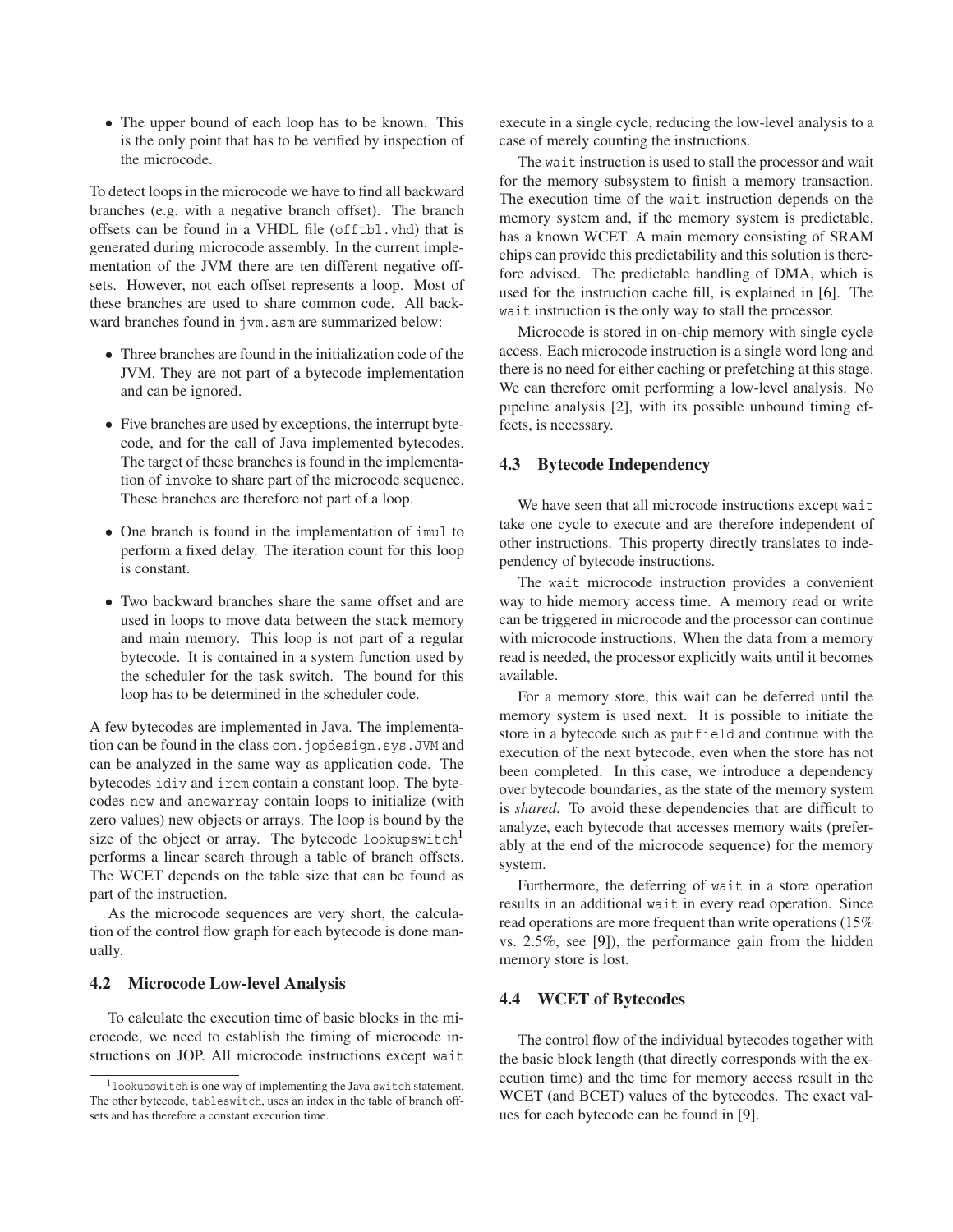```
final static int N = 5;
static void sort(int[] a) {
   int i, j, v1, v2;
    // loop count = N-1
   for (i=N-1; i>0; -i) {
        // loop count = (N-1)*N/2for (j=1; j<=i; ++j) {
           v1 = a[j-1];v2 = a[j];if (v1 > v2) {
                a[j] = v1;a[j-1] = v2;}
        }
    }
}
```
**Figure 3. Bubble Sort test program for the WCET analysis**

#### **4.5 Evaluation**

We conclude this section with a worst and best case analysis of a classic example, the Bubble Sort algorithm. The values calculated are compared with the measurements of the execution time on JOP on all permutations of the input data. Figure 3 shows the test program in Java. The algorithm contains two nested loops and one condition. We use an array of five elements to perform the measurements for all permutations (i.e.  $5! = 120$ ) of the input data. The number of iterations of the outer loop is one less than the array size:  $c_1 = N - 1$ , in this case four. The inner loop is executed  $c_2 = \sum_{i=1}^{c_1} i = c_1(c_1 + 1)/2$  times, i.e. ten times in our example.

The annotated control flow graph (CFG) of the example is shown in Figure 4. The edges contain labels showing how often the path between two nodes is taken. We can identify the outer loop, containing the blocks B2, B3, B4 and B8. The inner loop consists of blocks B4, B5, B6 and B7. Block B6 is executed when the condition of the if statement is true. The path from B5 to B7 is the only path that depends on the input data.

The compiled version, i.e. the bytecodes of the test program, split into basic blocks, is given in Table 1. The fourth column contains the execution time of the bytecodes. In Table 2 the basic blocks with their execution time in clock cycles and the worst and best case execution frequency is given. The values in the third and fifth columns (Count) of Table 2 are derived from the CFG and show how often the basic blocks are executed in the worst and best cases. The WCET and BCET value for each block is calculated by multiplying the clock cycles by the execution frequency. The overall WCET and BCET values are calculated by summing the values of the individual blocks B1 to B8. The last block (B9) is omitted, as the measurement does not contain the return statement.

The execution time of the program is measured using the

| Table 1. Bytecode listing of the Bubble Sort |  |  |  |
|----------------------------------------------|--|--|--|
| with basic blocks                            |  |  |  |

| <b>Block</b>   | Addr. | <b>Bytecode</b>      | Cycles         |  |
|----------------|-------|----------------------|----------------|--|
| B <sub>1</sub> | 0:    | iconst_4             | 1              |  |
|                | 1:    | istore_1             | 1              |  |
| B <sub>2</sub> | 2:    | iload_1              | 1              |  |
|                | 3:    | ifle 53              | $\overline{4}$ |  |
| B <sub>3</sub> | 6:    | iconst <sub>-1</sub> | 1              |  |
|                | 7:    | istore_2             | 1              |  |
| <b>B4</b>      | 8:    | iload_2              | 1              |  |
|                | 9:    | iload_1              | 1              |  |
|                | 10:   | if_icmpgt 47         | $\overline{4}$ |  |
| B <sub>5</sub> | 13:   | aload_0              | 1              |  |
|                | 14:   | iload_2              | 1              |  |
|                | 15:   | iconst_1             | 1              |  |
|                | 16:   | isub                 | 1              |  |
|                | 17:   | iaload               | 29             |  |
|                | 18:   | istore_3             | 1              |  |
|                | 19:   | aload_0              | 1              |  |
|                | 20:   | iload_2              | 1              |  |
|                | 21:   | iaload               | 29             |  |
|                | 22:   | istore 4             | $\overline{2}$ |  |
|                | 24:   | iload_3              | $\mathbf{1}$   |  |
|                | 25:   | iload 4              | $\overline{c}$ |  |
|                | 27:   | if_icmple 41         | $\overline{4}$ |  |
| <b>B6</b>      | 30:   | aload_0              | $\mathbf{1}$   |  |
|                | 31:   | iload_2              | 1              |  |
|                | 32:   | iload_3              | 1              |  |
|                | 33:   | iastore              | 32             |  |
|                | 34:   | aload_0              | 1              |  |
|                | 35:   | iload_2              | 1              |  |
|                | 36:   | iconst_1             | 1              |  |
|                | 37:   | isub                 | 1              |  |
|                | 38:   | iload 4              | $\overline{2}$ |  |
|                | 40:   | iastore              | 32             |  |
| B7             | 41:   | iinc 2, 1            | 11             |  |
|                | 44:   | goto 8               | $\overline{4}$ |  |
| B <sub>8</sub> | 47:   | iinc 1, -1           | 11             |  |
|                | 50:   | goto 2               | $\overline{4}$ |  |
| <b>B</b> 9     | 53:   | return               |                |  |

**Table 2. WCET and BCET in clock cycles of the basic blocks**

|                           |        |       | <b>WCET</b> |       | <b>BCET</b> |  |
|---------------------------|--------|-------|-------------|-------|-------------|--|
| <b>Block</b>              | Cycles | Count | Total       | Count | Total       |  |
| B <sub>1</sub>            | 2      | 1     | 2           | 1     | 2           |  |
| B <sub>2</sub>            | 5      | 5     | 25          | 5     | 25          |  |
| B <sub>3</sub>            | 2      | 4     | 8           | 4     | 8           |  |
| B <sub>4</sub>            | 6      | 14    | 84          | 14    | 84          |  |
| B <sub>5</sub>            | 74     | 10    | 740         | 10    | 740         |  |
| <b>B6</b>                 | 73     | 10    | 730         | 0     |             |  |
| B7                        | 15     | 10    | 150         | 10    | 150         |  |
| B <sub>8</sub>            | 15     | 4     | 60          | 4     | 60          |  |
| <b>B9</b>                 |        |       |             |       |             |  |
| Execution time calculated |        | 1,799 |             | 1,069 |             |  |
| Execution time measured   |        | 1,799 |             | 1,069 |             |  |